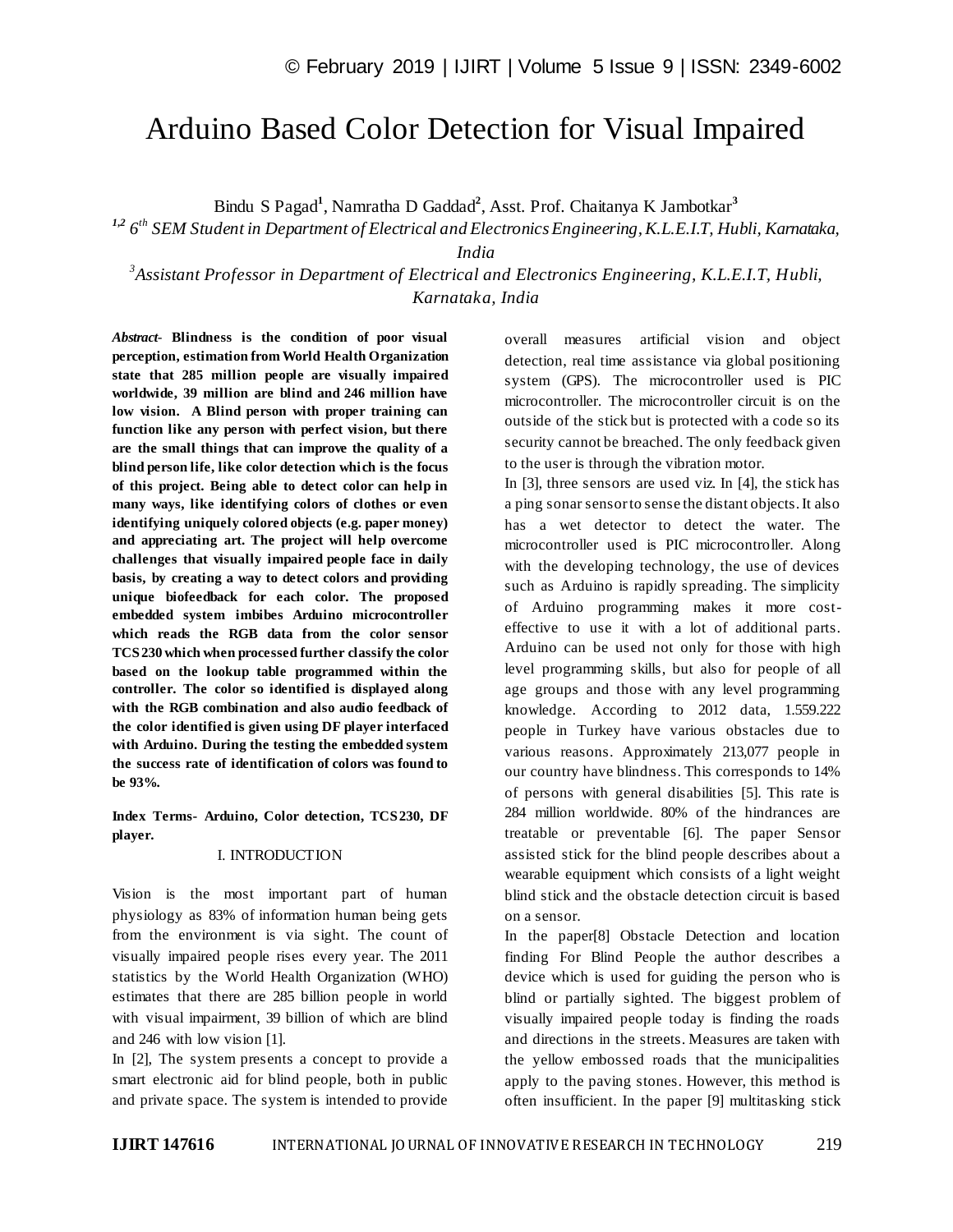for indicating safe path to visually disable people it describes a micro-controller based automated hardware that allows a blind to detect obstacles in front of her or him. The paper [10] ultrasonic blind walking stick describes an innovative stick which is designed for the visually disabled people for their easy navigation.

This study aims to make it easier to follow the yellow path on the ground with the color detection sensor in order to find the roads of visually impaired people more comfortable.

# II. PROBLEM STATEMENT

The problem that the project focuses on is the inability to detect or distinguish between colors. This project conducted to help solve the problem by providing an alternative way to detect colors to help visually impaired person in his daily life.

#### III. MOTIVATION

The motivation behind making this project is to make the life of people easier as much as possible, to solve the complex problems of this world through which we can make this globe a better place for living. This world is full of colors which drive me to make a setup which can tell someone about the color of a particular thing. So this is the driving force which makes this imagination turning into reality.

# IV. LITERATURE SURVEY

Akriti Kaushik, Aastha Sharama [1] explained that Sensor provide a means for gathering information on manufacturing operations and processes being performed. In a lot of instances sensors are used to transform a physical stimulus into an electrical signal that may be analyzed by the manufacturing system and used for making decisions about the operations being conducted. The purpose of sensors is to inspect work in progress, to observe the work-in-progress edge with the manufacturing utensils, and to permit self monitoring of manufacturing by the manufacturing system's own computer. Color sensors register stuff by contrast, true color, or clear index. True color sensors are based on one of the color models, most commonly the RGB model (red, green, blue). A large percentage of the visible spectrum can

be created using these three primary colors. Many color sensors are able to sense more than one color for multiple color sorting applications. Depending on the difficulty of the sensor, it can be programmed to know only one color, or multiple color types or shades for categorization operations. Through this report, the color detection, the basic color theory and the applications of color sensor will be review. In this report will be focusing on the application of color sensor using conveyor system.

Tushar G. Gaikar , Soham N. Zadokar, Rajendra S. Bhandari, Sagar S. Patil[2] described that the primary reason for the framework is to separate the item as for their shading code a naturally circulate the item as per their hues. In this anticipate we will distinguish the shade of the item which is put on transport line you need and that question is dispatch to separate box. This can be accomplished effectively by utilizing headway as a part of innovation particularly in the field of inserted frameworks. Presently a day's such a large number of helpful innovations are turning out to make our way of life more solace, extravagant and secure. In this anticipate we are utilizing Arduino (controller) and shading sensor. This shading sensor distinguishes shading and gives serial yield of RBG worth. It can distinguish 16.7 million shading shades giving RGB esteem for the recognized shading. The distinguished shading is recognized as measure of three essential shading values to be specific Red, Green and Blue with 8 bit exactness for every essential shading. Any shading can be isolated or consolidated into three essential hues Red, Green and Blue utilizing the RBG values.

Mingwei Liu[3] explained that a robot which can follow a black line on a white platform. This can be implemented by using 8 photo resistors array. First, these sensors are set to be output. After delaying for a period of time and setting ports input again, this array will receive light from surroundings and transfers it into digital signal. Since black and white has different reflection coefficient, the robot can use this to distinguish whether it's on a line or not. The delay time is an important parameter because it can determine the sensitivity of the sensor. After experiment several times, I found 200us is the perfect delay time for my robot. Besides tracking the black line, the robot can also detect colors of an object. This can be achieved by using a distance IR sensor and a RGB color detection sensor. The IR sensor can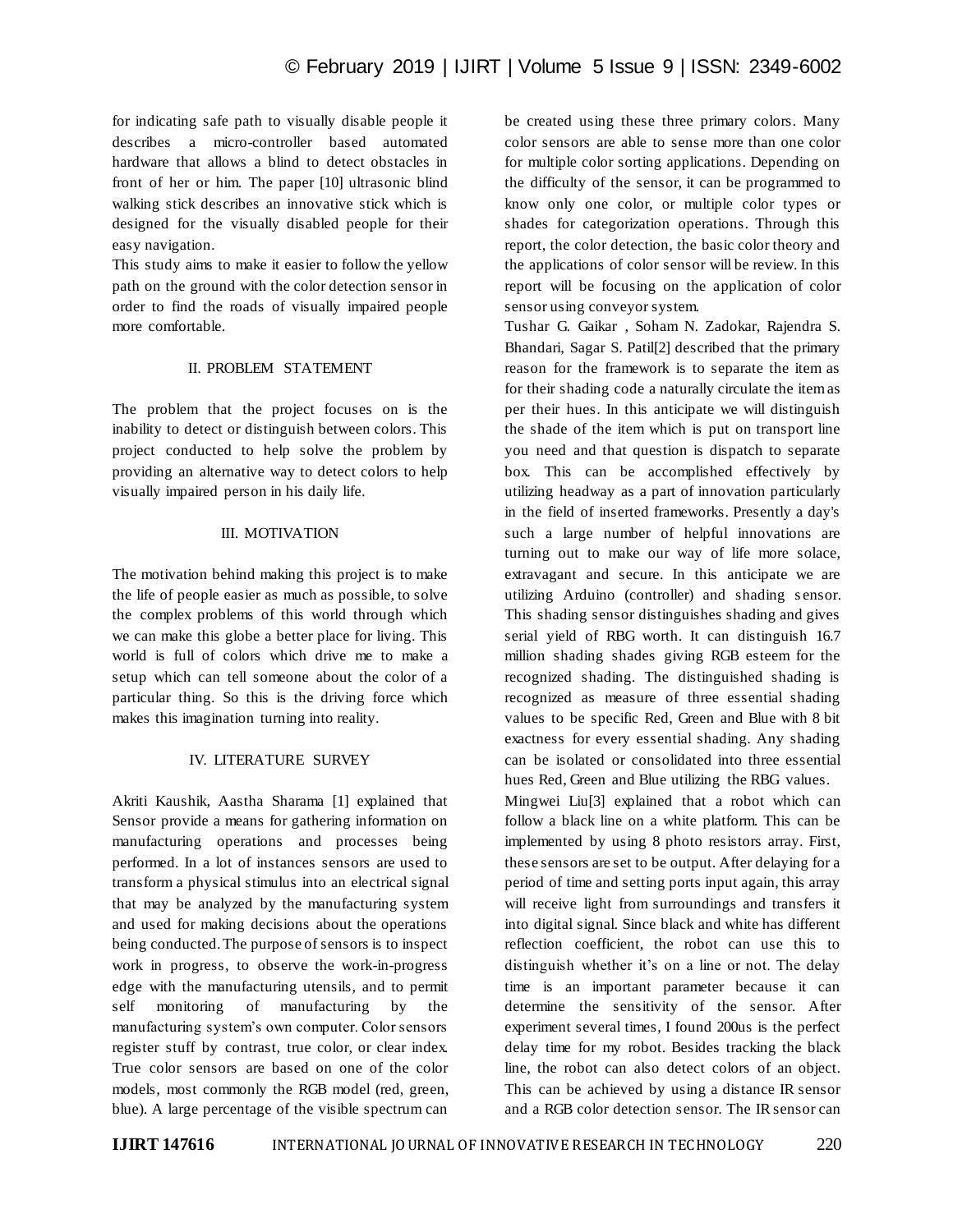calculate the distance of an obstacle in front. The robot can stop at certain point and use RGB color sensor to read from it. IR sensor can be easily used through ADC port. However, RGB color sensor has to use TWI communication protocol to obtain color because the color sensor contains much more information than IR sensor. For actuation part, at first I used two gear motors and a dual motor driver to control it. However, after changing the platform of my robot, I found the motors were not powerful enough so I replaced them with two servos. The robot and patrol on the map, going through every routine. When it detects object it will distinguish whether this object is red or blue. If the line ends, it will turn around and move on. The destination is a white area. The robot can go back after reaching the destination. Abhishek Kondhare, Garima Singh, Neha Hiralkar, M.S.Vanjale [4] explained that the project is a smart approach for a real time inspection and selection of objects in continuous flow. Image processing in today's world grabs massive attentions as it leads to possibilities of broaden application in many fields of high technology. The real challenge is how to improve existing sorting system in the modular processing system which consists of four integrated stations of identification, processing, selection and sorting with a new image processing feature. Existing sorting method uses a set of inductive, capacitive and optical sensors which do differentiate object color. This project presents a mechatronics color sorting system solution with the application of image processing. Image processing procedure senses the objects in an image captured in real-time by a webcam and is classified using a decisional algorithm and selected in real time. This information is processed by image processing for pick-and-place mechanism. This project uses an automated material handling system which is widely used in industries.

M.Anil Kumar, Dr. S. A. K. Jilani, Mr. U. Sreenivasulu, Mr. S. Javeed Hussain [5] explained that color plays a vital role in human daily life for recognition. The main objective is to develop a prototype which can detect different colors for visually challenged people. They are expected to be interested in the color of their clothes, the color of toys and the color of pictures etc. This system helps the visually challenged peoples to recognize the colors without the help of third person, so they can identify the colors independently. This system is

implemented on Arduino microcontroller with android device in which color Recognition can be done. After Recognition there will be text to speech conversion so user or visually challenged person can get message from the Android device with the help of Mobile Speaker. The project is based on both hardware and software. This project uses Bluetooth Module that connects the hardware with a Mobile device. The software used in the project is Arduino IDE which is used for coding and as an interface between Arduino microcontroller and Mobile App. This model includes Mobile App with the hardware components such as Arduino microcontroller, Color Sensor, and Bluetooth Module. Arduino microcontroller toolbox are used to implement this project. The proposed system works in standalone mode without the necessity of PC if once programmed. We used the rapid prototype technique approach of a color object for real-time applications using Arduino support package meant for Arduino microcontroller. The use of arduino for color sensing is modeled as it provides a far more reliable, efficient, easy and quick method than the typical conventional sensing methods such as an RGBW MATRIX method and CYGM method which are described below A, RGBW MATRIX: An RGBW matrix (from Red, Green, Blue, White) is a CFA that includes "white" or transparent filter elements that allow the photodiode to respond to all colors of light; that is, some cells are "panchromatic", and more of the light is detected, rather than absorbed, compared to the Bayer matrix B, CYGM MATRIX:A CYGM matrix (Cyan, Yellow, Green, Magenta) is a CFA that uses mostly secondary colors, again to allow more of the incident light to be detected rather than absorbed. Other variants include CMY and CMYK matrices. Here we have modeled basic sensor limiting to only few colors but the models potential can be increased as per desire and requirement which also depends upon the use of the sensor or the corresponding application in a device such as display color adjustment, backlight dimmers in liquid crystal displays, and environmental color temperature detection, Brick sorter, Avoids separation of products in manufacturing industries.

#### V. METHODOLOGY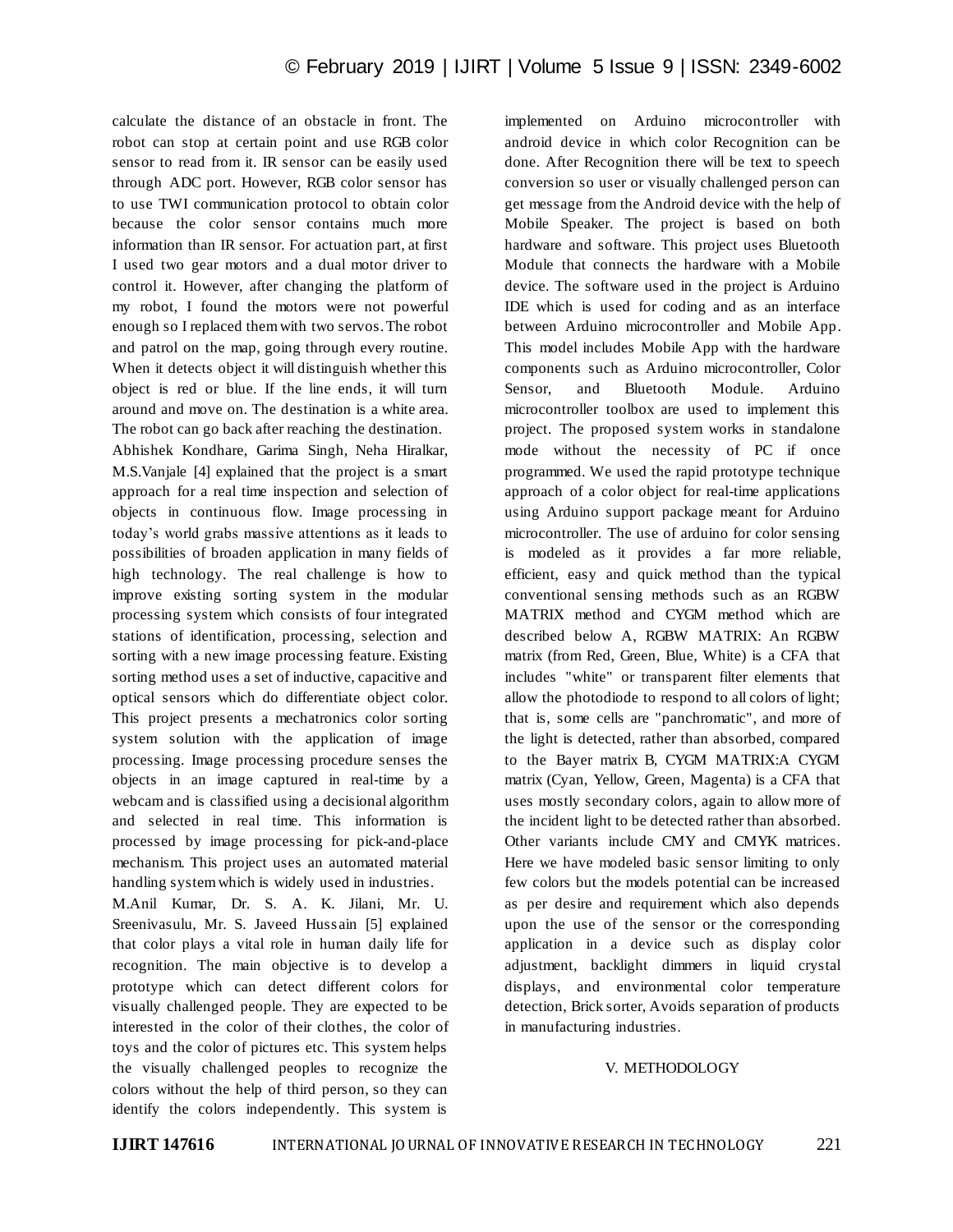

Fig. 1 Block diagram of the proposed concept In this project we are going to interface TCS230 color sensor with Arduino UNO. TCS230 is a color sensor which can detect any number of colors with right programming. TCS230 contains RGB (Red Green Blue) arrays. As shown in figure on microscopic level one can see the square boxes inside the eye on sensor. These square boxes are arrays of RGB matrix. Each of these boxes contain Three sensors, One is for sensing RED light intensity, One is for sensing GREEN light intensity and the last in for sensing BLUE light intensity. Brain of the circuit is Arduino Uno R3 board having ATmega328 or ATmega328P microcontroller (MCU). It has 14 digital input/output (I/O) pins and six analogue input pins, 32k flash memory, 16MHz crystal oscillator, USB connection, power jack, ICSP header and reset button. Working of the project is simple because this is a basic circuit for interfacing a TCS230 sensor. When red color is kept near the sensor, it automatically detects the color with the help of photodiode arrays and then RGB color intensity value is displayed in Arduino serial monitor window along with color name. At the same time, a red LED glows in the RGB LED. Similarly, the remaining two colors (green and blue) are shown in Arduino serial monitor window and the respective color LED glows in RGB LED.

## VI. HARDWARE IMPLEMENTATION

The following shows step wise implementation of the concept.

A. LCD interfaced with Arduino



Fig. 2 Hardware implementation of LCD The fig 2 represents circuit of LCD (20x4) interfaced with Arduino MEGA. The two potentiometer are used in order to control the contrast and brightness of the LCD. The LCD is used to display alphanumeric character. Four bit of data transmission is used to interface between the Arduino and LCD. Only write operation is used by sending a low signal to read/write terminal of the LCD.

B. DF Player interfaced with Arduino



Fig. 3 Hardware implementation of DF Player The fig 3 represents circuit of DF Player interfaced with Arduino MEGA. The DF Player Mini is a small and low cost MP3 module player with an simplified output directly to the speaker. The module is used as a standalone module with attached battery, speaker and with an Arduino . The DF Player perfectly integrates hard decoding module, which supports common audio formats such as MP3, WAV and WMA. Besides, it also supports TF card with FAT16, FAT32 file system.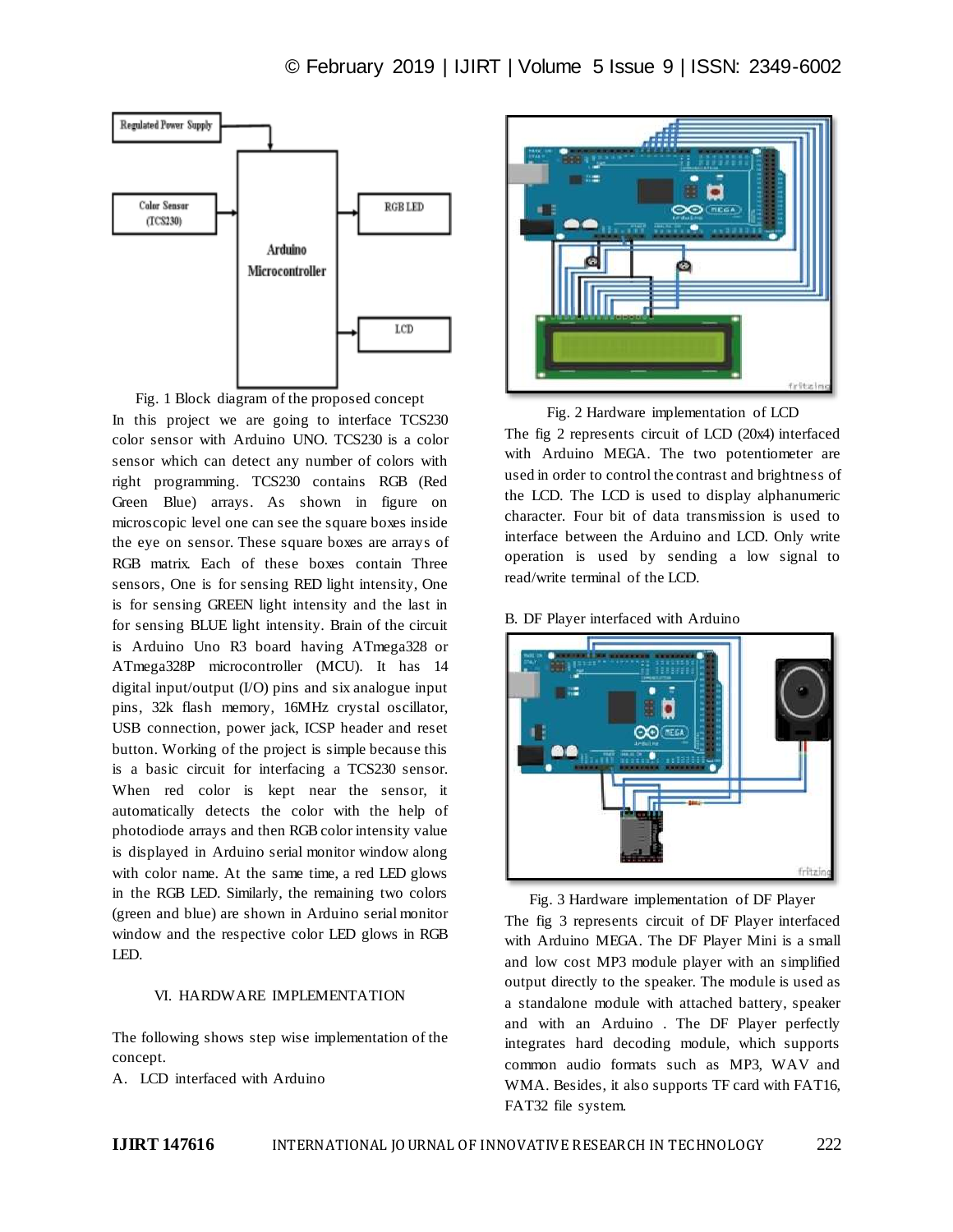

# C. TCS230 interfaced with Arduino

Fig. 4 Arduino interface with TCS230 color sensor The above figure 4 depicts the interface of Arduino with the TCS230 color sensor and an RGB LED to identify the color detected.

# VII. SOFTWARE IMPLEMENTATION

- Set the baud rate as 9600 for serial communication.
- Include the LCD.h header file in the sketch.
- Define GPIO pins interfaced with the Arduino
- Read the value from color sensors pin interfaced with the Arduino (frequency of light) namely S0,S1,S2, S3 and output.
- Map the read value with the lookup table in the algorithm to identify various colors using the interface.
- Display the identified colors on LCD interfaced with Arduino.
- Continuously monitor the color sensor and repeat the process as defined above.

#### VIII. RESULTS

The following illustrates the RGB values for Red, Blue and Green colors tested on the defined algorithm. It is found that with several iterations performed the accuracy of detection is approximately 93%.





Fig. 6 Blue color detection



Fig. 7 Green Color detection

#### **CONCLUSION**

A cost effective, user friendly color detection embedded system is implemented successfully whose accuracy of detection is found to be 93%. The embedded system is expected to assist the visual impaired in color detection which in future will be improvised for object detection with audio feedback.

## **REFERENCES**

- [1] Akriti Kaushik, Aastha Sharama, "Rgb Color Sensing Technique" International Journal Of Advance Research In Science And Engineering http://www.ijarse.com IJARSE, Vol. No.2, Issue No.9, September 2013 ISSN-2319-8354(E)
- [2] Tushar G. Gaikar , Soham N. Zadokar, Rajendra S. Bhandari, Sagar S. Patil," Object Sorting using Color Sensor and Arduino" International Journal on Recent and Innovation Trends in